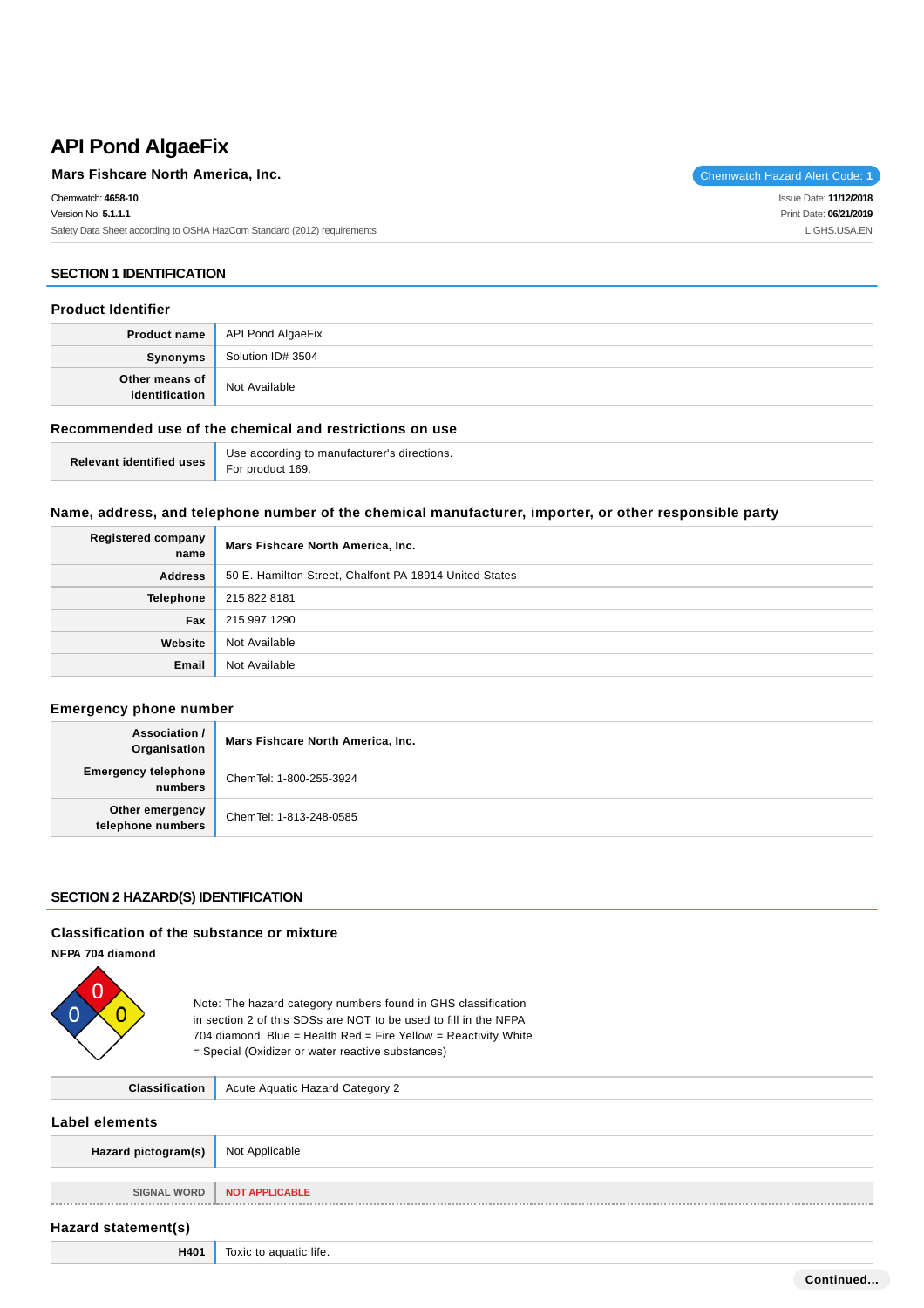### **Hazard(s) not otherwise classified**

Not Applicable

#### **Precautionary statement(s) General**

| P <sub>101</sub> | If medical advice is needed, have product container or label at hand. |  |
|------------------|-----------------------------------------------------------------------|--|
|                  | <b>P102</b> Keep out of reach of children.                            |  |
| P103             | Read label before use.                                                |  |

#### **Precautionary statement(s) Prevention**

**P273** Avoid release to the environment.

#### **Precautionary statement(s) Response**

Not Applicable

### **Precautionary statement(s) Storage**

Not Applicable

#### **Precautionary statement(s) Disposal**

**P501** Dispose of contents/container in accordance with local regulations.

#### **SECTION 3 COMPOSITION / INFORMATION ON INGREDIENTS**

#### **Substances**

See section below for composition of Mixtures

#### **Mixtures**

| CAS No   | $0/$ $\int$ | Name                              |
|----------|-------------|-----------------------------------|
| $\Omega$ | ີ +.ບ       | dimethyliminoethylene dichloride, |
| $\sim$   | $\sim$      | . ethoxvlate                      |

#### **SECTION 4 FIRST-AID MEASURES**

#### **Description of first aid measures**

| <b>Eye Contact</b>  | If this product comes in contact with eyes:<br>▶ Wash out immediately with water.<br>If irritation continues, seek medical attention.<br>► Removal of contact lenses after an eye injury should only be undertaken by skilled personnel. |
|---------------------|------------------------------------------------------------------------------------------------------------------------------------------------------------------------------------------------------------------------------------------|
| <b>Skin Contact</b> | If skin or hair contact occurs:<br>Flush skin and hair with running water (and soap if available).<br>▶ Seek medical attention in event of irritation.                                                                                   |
| Inhalation          | If fumes, aerosols or combustion products are inhaled remove from contaminated area.<br>• Other measures are usually unnecessary.                                                                                                        |
| Ingestion           | Immediately give a glass of water.<br>First aid is not generally required. If in doubt, contact a Poisons Information Centre or a doctor.                                                                                                |

#### **Most important symptoms and effects, both acute and delayed**

See Section 11

#### **Indication of any immediate medical attention and special treatment needed**

Treat symptomatically.

### **SECTION 5 FIRE-FIGHTING MEASURES**

### **Extinguishing media**

There is no restriction on the type of extinguisher which may be used.

may result

Use extinguishing media suitable for surrounding area.

#### **Special hazards arising from the substrate or mixture**

**Fire Incompatibility**

Avoid contamination with oxidising agents i.e. nitrates, oxidising acids, chlorine bleaches, pool chlorine etc. as ignition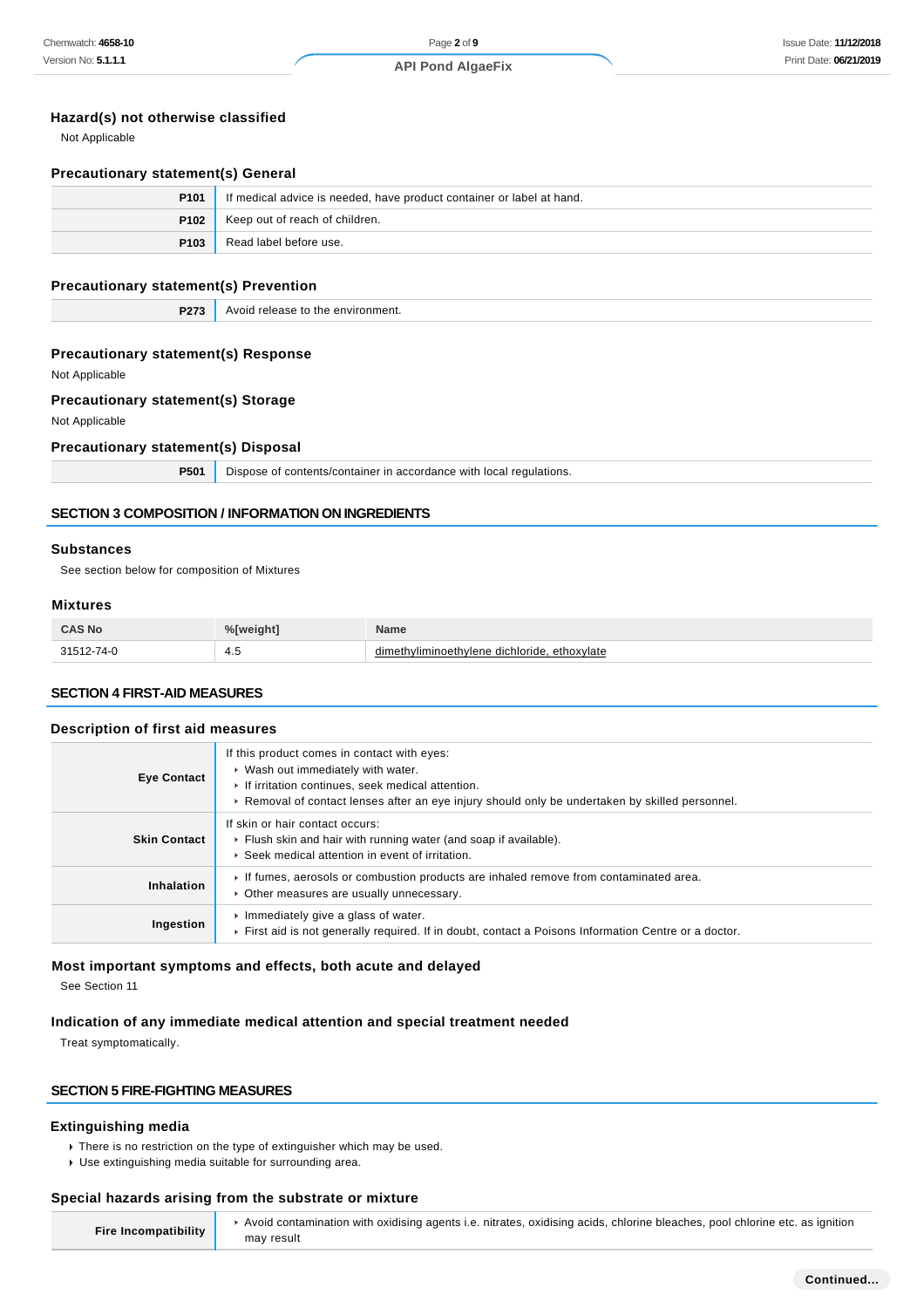# **Special protective equipment and precautions for fire-fighters**

| <b>Fire Fighting</b>         | ► Use water delivered as a fine spray to control fire and cool adjacent area.<br>Do not approach containers suspected to be hot.<br>► Cool fire exposed containers with water spray from a protected location.<br>If safe to do so, remove containers from path of fire.<br>Equipment should be thoroughly decontaminated after use. |
|------------------------------|--------------------------------------------------------------------------------------------------------------------------------------------------------------------------------------------------------------------------------------------------------------------------------------------------------------------------------------|
| <b>Fire/Explosion Hazard</b> | ▶ Non combustible.<br>► Not considered a significant fire risk, however containers may burn.<br>Decomposition may produce toxic fumes of:<br>carbon dioxide (CO2)<br>other pyrolysis products typical of burning organic material.                                                                                                   |

# **SECTION 6 ACCIDENTAL RELEASE MEASURES**

### **Personal precautions, protective equipment and emergency procedures**

See section 8

### **Environmental precautions**

See section 12

### **Methods and material for containment and cleaning up**

| <b>Minor Spills</b> | • Clean up all spills immediately.<br>Avoid breathing vapours and contact with skin and eyes.<br>$\triangleright$ Control personal contact with the substance, by using protective equipment.<br>► Contain and absorb spill with sand, earth, inert material or vermiculite.<br>$\cdot$ Wipe up.<br>• Place in a suitable, labelled container for waste disposal.                                                                                                                                                                                                                                                                                          |
|---------------------|------------------------------------------------------------------------------------------------------------------------------------------------------------------------------------------------------------------------------------------------------------------------------------------------------------------------------------------------------------------------------------------------------------------------------------------------------------------------------------------------------------------------------------------------------------------------------------------------------------------------------------------------------------|
| <b>Major Spills</b> | Minor hazard.<br>▶ Clear area of personnel.<br>Alert Fire Brigade and tell them location and nature of hazard.<br>► Control personal contact with the substance, by using protective equipment as required.<br>▶ Prevent spillage from entering drains or water ways.<br>• Contain spill with sand, earth or vermiculite.<br>► Collect recoverable product into labelled containers for recycling.<br>Absorb remaining product with sand, earth or vermiculite and place in appropriate containers for disposal.<br>• Wash area and prevent runoff into drains or waterways.<br>If contamination of drains or waterways occurs, advise emergency services. |

Personal Protective Equipment advice is contained in Section 8 of the SDS.

### **SECTION 7 HANDLING AND STORAGE**

#### **Precautions for safe handling**

| Safe handling     | ▶ Limit all unnecessary personal contact.<br>• Wear protective clothing when risk of exposure occurs.<br>▶ Use in a well-ventilated area.<br>Avoid contact with incompatible materials.<br>▶ When handling, DO NOT eat, drink or smoke.<br>▶ Keep containers securely sealed when not in use.<br>Avoid physical damage to containers.<br>Always wash hands with soap and water after handling.<br>• Work clothes should be laundered separately.<br>▶ Use good occupational work practice.<br>► Observe manufacturer's storage and handling recommendations contained within this SDS.<br>Atmosphere should be regularly checked against established exposure standards to ensure safe working conditions are<br>maintained. |
|-------------------|------------------------------------------------------------------------------------------------------------------------------------------------------------------------------------------------------------------------------------------------------------------------------------------------------------------------------------------------------------------------------------------------------------------------------------------------------------------------------------------------------------------------------------------------------------------------------------------------------------------------------------------------------------------------------------------------------------------------------|
| Other information | Store in original containers.<br>▶ Keep containers securely sealed.<br>Store in a cool, dry, well-ventilated area.<br>Store away from incompatible materials and foodstuff containers.<br>▶ Protect containers against physical damage and check regularly for leaks.<br>► Observe manufacturer's storage and handling recommendations contained within this SDS.                                                                                                                                                                                                                                                                                                                                                            |

# **Conditions for safe storage, including any incompatibilities**

| Suitable container | - Polyethylene or polypropylene container. |
|--------------------|--------------------------------------------|
|--------------------|--------------------------------------------|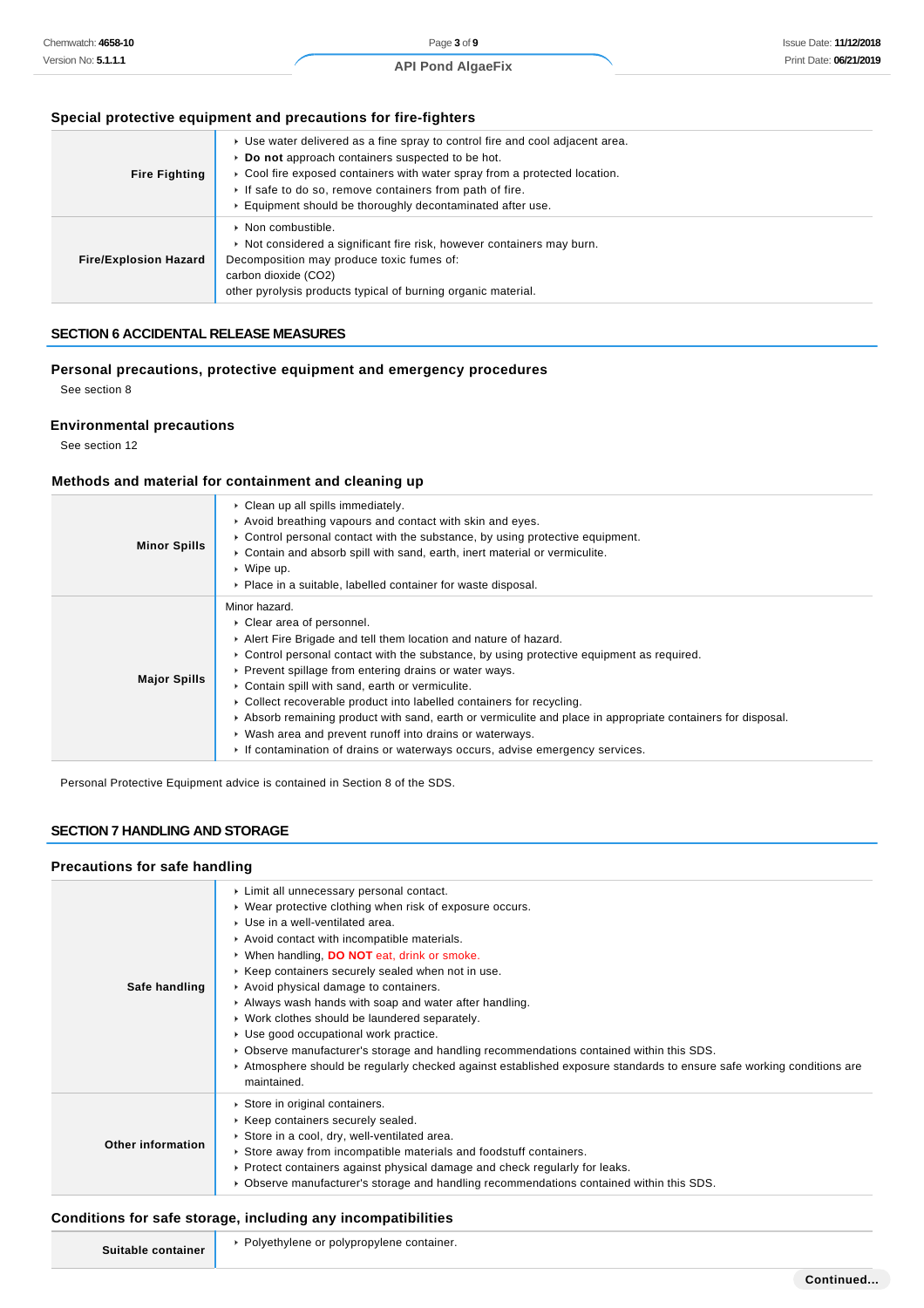

**0** — May be stored together with specific preventions

**+** — May be stored together

### **SECTION 8 EXPOSURE CONTROLS / PERSONAL PROTECTION**

#### **Control parameters**

### **OCCUPATIONAL EXPOSURE LIMITS (OEL)**

#### **INGREDIENT DATA**

Not Available

#### **EMERGENCY LIMITS**

| Ingredient                                      | <b>Material name</b> | TEEL-1        | TEEL-2              | TEEL-3        |
|-------------------------------------------------|----------------------|---------------|---------------------|---------------|
| API Pond AlgaeFix                               | Not Available        | Not Available | Not Available       | Not Available |
|                                                 |                      |               |                     |               |
| Ingredient                                      | Original IDLH        |               | <b>Revised IDLH</b> |               |
| dimethyliminoethylene<br>dichloride, ethoxylate | Not Available        |               | Not Available       |               |

#### **MATERIAL DATA**

### **Exposure controls**

|                                     | Engineering controls are used to remove a hazard or place a barrier between the worker and the hazard. Well-designed<br>engineering controls can be highly effective in protecting workers and will typically be independent of worker interactions<br>to provide this high level of protection.<br>The basic types of engineering controls are:<br>Process controls which involve changing the way a job activity or process is done to reduce the risk.<br>Enclosure and/or isolation of emission source which keeps a selected hazard "physically" away from the worker and<br>ventilation that strategically "adds" and "removes" air in the work environment. Ventilation can remove or dilute an air<br>contaminant if designed properly. The design of a ventilation system must match the particular process and chemical or<br>contaminant in use.<br>Employers may need to use multiple types of controls to prevent employee overexposure.<br>General exhaust is adequate under normal operating conditions. If risk of overexposure exists, wear SAA approved<br>respirator. Correct fit is essential to obtain adequate protection. Provide adequate ventilation in warehouse or closed<br>storage areas. Air contaminants generated in the workplace possess varying "escape" velocities which, in turn, determine<br>the "capture velocities" of fresh circulating air required to effectively remove the contaminant. |                                      |                                       |  |
|-------------------------------------|---------------------------------------------------------------------------------------------------------------------------------------------------------------------------------------------------------------------------------------------------------------------------------------------------------------------------------------------------------------------------------------------------------------------------------------------------------------------------------------------------------------------------------------------------------------------------------------------------------------------------------------------------------------------------------------------------------------------------------------------------------------------------------------------------------------------------------------------------------------------------------------------------------------------------------------------------------------------------------------------------------------------------------------------------------------------------------------------------------------------------------------------------------------------------------------------------------------------------------------------------------------------------------------------------------------------------------------------------------------------------------------------------------------------------------------|--------------------------------------|---------------------------------------|--|
|                                     | Type of Contaminant:                                                                                                                                                                                                                                                                                                                                                                                                                                                                                                                                                                                                                                                                                                                                                                                                                                                                                                                                                                                                                                                                                                                                                                                                                                                                                                                                                                                                                  |                                      | Air Speed:                            |  |
| Appropriate engineering<br>controls | solvent, vapours, degreasing etc., evaporating from tank (in still air)                                                                                                                                                                                                                                                                                                                                                                                                                                                                                                                                                                                                                                                                                                                                                                                                                                                                                                                                                                                                                                                                                                                                                                                                                                                                                                                                                               |                                      | $0.25 - 0.5$ m/s<br>$(50-100)$ f/min) |  |
|                                     | aerosols, fumes from pouring operations, intermittent container filling, low speed conveyer<br>transfers, welding, spray drift, plating acid fumes, pickling (released at low velocity into zone of<br>active generation)                                                                                                                                                                                                                                                                                                                                                                                                                                                                                                                                                                                                                                                                                                                                                                                                                                                                                                                                                                                                                                                                                                                                                                                                             | $0.5 - 1$ m/s<br>$(100-200)$ f/min.) |                                       |  |
|                                     | direct spray, spray painting in shallow booths, drum filling, conveyer loading, crusher dusts, gas<br>discharge (active generation into zone of rapid air motion)                                                                                                                                                                                                                                                                                                                                                                                                                                                                                                                                                                                                                                                                                                                                                                                                                                                                                                                                                                                                                                                                                                                                                                                                                                                                     |                                      | $1 - 2.5$ m/s<br>(200-500 f/min)      |  |
|                                     | grinding, abrasive blasting, tumbling, high speed wheel generated dusts (released at high initial<br>velocity into zone of very high rapid air motion).                                                                                                                                                                                                                                                                                                                                                                                                                                                                                                                                                                                                                                                                                                                                                                                                                                                                                                                                                                                                                                                                                                                                                                                                                                                                               |                                      | $2.5 - 10$ m/s<br>(500-2000 f/min.)   |  |
|                                     | Within each range the appropriate value depends on:                                                                                                                                                                                                                                                                                                                                                                                                                                                                                                                                                                                                                                                                                                                                                                                                                                                                                                                                                                                                                                                                                                                                                                                                                                                                                                                                                                                   |                                      |                                       |  |
|                                     | Lower end of the range<br>Upper end of the range                                                                                                                                                                                                                                                                                                                                                                                                                                                                                                                                                                                                                                                                                                                                                                                                                                                                                                                                                                                                                                                                                                                                                                                                                                                                                                                                                                                      |                                      |                                       |  |
|                                     | 1: Room air currents minimal or favourable to capture                                                                                                                                                                                                                                                                                                                                                                                                                                                                                                                                                                                                                                                                                                                                                                                                                                                                                                                                                                                                                                                                                                                                                                                                                                                                                                                                                                                 | 1: Disturbing room air currents      |                                       |  |
|                                     | 2: Contaminants of low toxicity or of nuisance value only                                                                                                                                                                                                                                                                                                                                                                                                                                                                                                                                                                                                                                                                                                                                                                                                                                                                                                                                                                                                                                                                                                                                                                                                                                                                                                                                                                             | 2: Contaminants of high toxicity     |                                       |  |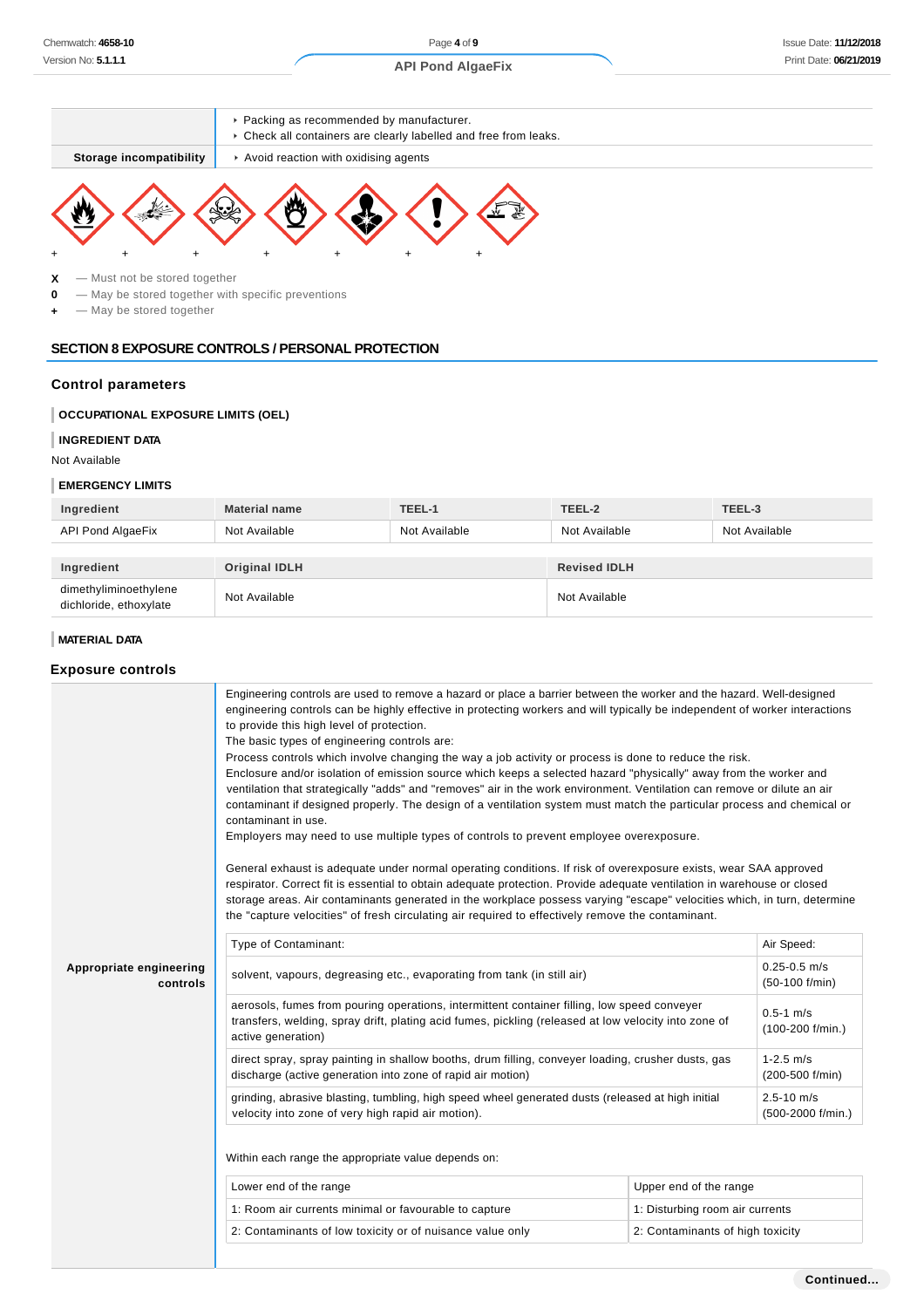### **API Pond AlgaeFix**

|                              | 3: Intermittent, low production.                                                                                                                                                                                                                                                                                                                                                                                                                                                                                                                                                                                                                                                                                                                                                                                                                                                                                                                                  | 3: High production, heavy use      |  |  |
|------------------------------|-------------------------------------------------------------------------------------------------------------------------------------------------------------------------------------------------------------------------------------------------------------------------------------------------------------------------------------------------------------------------------------------------------------------------------------------------------------------------------------------------------------------------------------------------------------------------------------------------------------------------------------------------------------------------------------------------------------------------------------------------------------------------------------------------------------------------------------------------------------------------------------------------------------------------------------------------------------------|------------------------------------|--|--|
|                              | 4: Large hood or large air mass in motion                                                                                                                                                                                                                                                                                                                                                                                                                                                                                                                                                                                                                                                                                                                                                                                                                                                                                                                         | 4: Small hood - local control only |  |  |
|                              | Simple theory shows that air velocity falls rapidly with distance away from the opening of a simple extraction pipe.<br>Velocity generally decreases with the square of distance from the extraction point (in simple cases). Therefore the air<br>speed at the extraction point should be adjusted, accordingly, after reference to distance from the contaminating source.<br>The air velocity at the extraction fan, for example, should be a minimum of 1-2 m/s (200-400 f/min.) for extraction of<br>solvents generated in a tank 2 meters distant from the extraction point. Other mechanical considerations, producing<br>performance deficits within the extraction apparatus, make it essential that theoretical air velocities are multiplied by<br>factors of 10 or more when extraction systems are installed or used.                                                                                                                                |                                    |  |  |
| <b>Personal protection</b>   |                                                                                                                                                                                                                                                                                                                                                                                                                                                                                                                                                                                                                                                                                                                                                                                                                                                                                                                                                                   |                                    |  |  |
| Eye and face protection      | Safety glasses with side shields<br>Chemical goggles.<br>• Contact lenses may pose a special hazard; soft contact lenses may absorb and concentrate irritants. A written policy<br>document, describing the wearing of lenses or restrictions on use, should be created for each workplace or task. This<br>should include a review of lens absorption and adsorption for the class of chemicals in use and an account of injury<br>experience. Medical and first-aid personnel should be trained in their removal and suitable equipment should be readily<br>available. In the event of chemical exposure, begin eye irrigation immediately and remove contact lens as soon as<br>practicable. Lens should be removed at the first signs of eye redness or irritation - lens should be removed in a clean<br>environment only after workers have washed hands thoroughly. [CDC NIOSH Current Intelligence Bulletin 59], [AS/NZS<br>1336 or national equivalent] |                                    |  |  |
| <b>Skin protection</b>       | See Hand protection below                                                                                                                                                                                                                                                                                                                                                                                                                                                                                                                                                                                                                                                                                                                                                                                                                                                                                                                                         |                                    |  |  |
| <b>Hands/feet protection</b> | Wear general protective gloves, eg. light weight rubber gloves.                                                                                                                                                                                                                                                                                                                                                                                                                                                                                                                                                                                                                                                                                                                                                                                                                                                                                                   |                                    |  |  |
| <b>Body protection</b>       | See Other protection below                                                                                                                                                                                                                                                                                                                                                                                                                                                                                                                                                                                                                                                                                                                                                                                                                                                                                                                                        |                                    |  |  |
| Other protection             | No special equipment needed when handling small quantities.<br><b>OTHERWISE:</b><br>• Overalls.<br>▶ Barrier cream.<br>▶ Eyewash unit.                                                                                                                                                                                                                                                                                                                                                                                                                                                                                                                                                                                                                                                                                                                                                                                                                            |                                    |  |  |

# **SECTION 9 PHYSICAL AND CHEMICAL PROPERTIES**

# **Information on basic physical and chemical properties**

| Appearance                                      | Clear pale yellow liquid with no odour; mixes with water. |                                                   |                |
|-------------------------------------------------|-----------------------------------------------------------|---------------------------------------------------|----------------|
|                                                 |                                                           |                                                   |                |
| <b>Physical state</b>                           | Liquid                                                    | Relative density (Water =<br>1)                   | 1.006          |
| Odour                                           | Not Available                                             | <b>Partition coefficient</b><br>n-octanol / water | Not Available  |
| Odour threshold                                 | Not Available                                             | <b>Auto-ignition temperature</b><br>$(^{\circ}C)$ | Not Applicable |
| pH (as supplied)                                | $5.8 - 6.8$                                               | Decomposition<br>temperature                      | Not Available  |
| Melting point / freezing<br>point $(^{\circ}C)$ | Not Available                                             | Viscosity (cSt)                                   | Not Available  |
| Initial boiling point and<br>boiling range (°C) | >100 (WSCP)                                               | Molecular weight (g/mol)                          | Not Applicable |
| Flash point (°C)                                | Not Applicable                                            | <b>Taste</b>                                      | Not Available  |
| <b>Evaporation rate</b>                         | Not Available                                             | <b>Explosive properties</b>                       | Not Available  |
| Flammability                                    | Not Applicable                                            | <b>Oxidising properties</b>                       | Not Available  |
| <b>Upper Explosive Limit</b><br>(%)             | Not Applicable                                            | <b>Surface Tension (dyn/cm</b><br>or mN/m)        | Not Available  |
| <b>Lower Explosive Limit</b><br>$(\%)$          | Not Applicable                                            | <b>Volatile Component</b><br>(%                   | Not Available  |
| Vapour pressure (kPa)                           | Not Available                                             | Gas group                                         | Not Available  |
| Solubility in water                             | Miscible                                                  | pH as a solution (1%)                             | Not Available  |
| Vapour density (Air = 1)                        | Not Available                                             | VOC g/L                                           | Not Available  |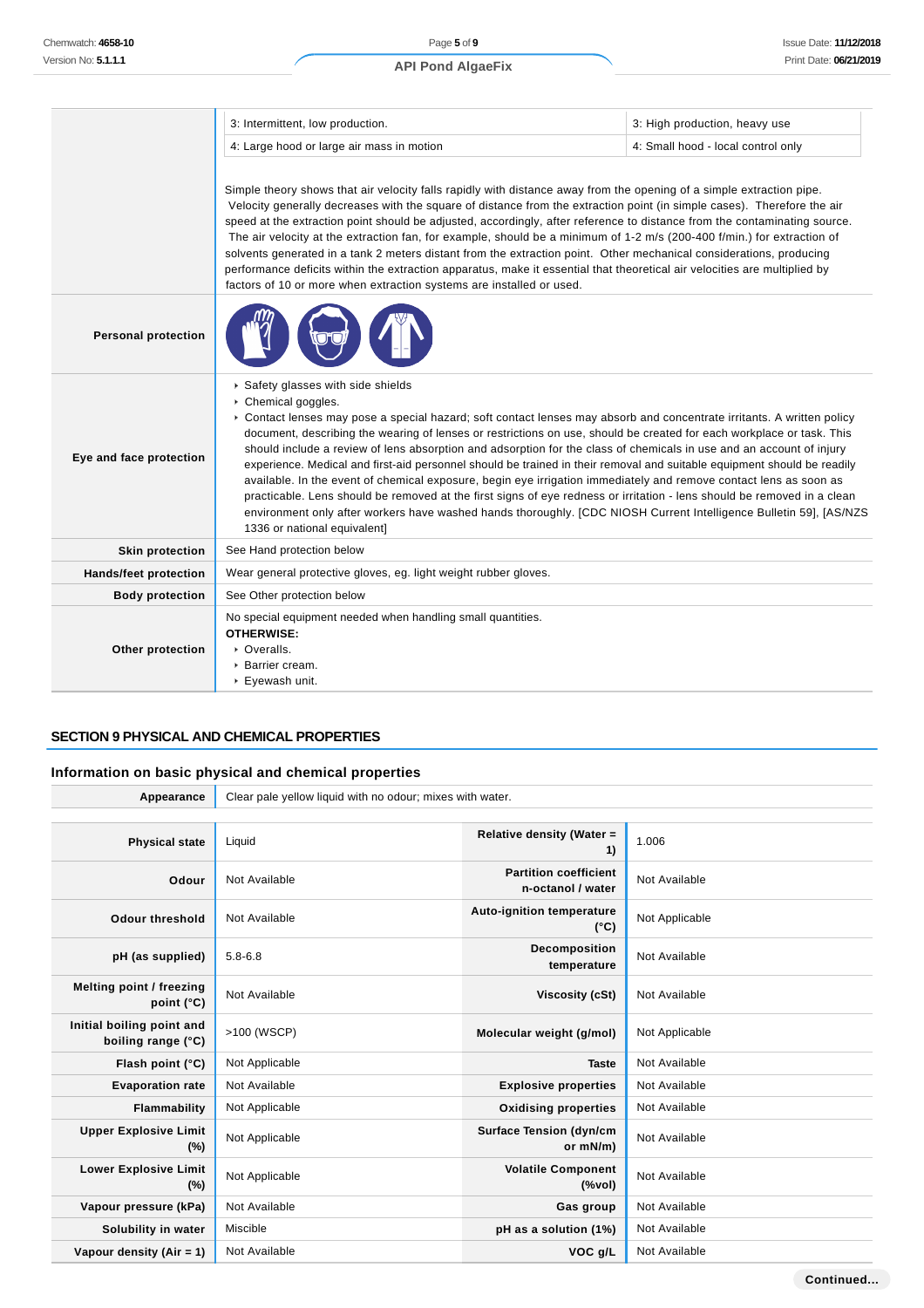#### **SECTION 10 STABILITY AND REACTIVITY**

| Reactivity                                 | See section 7                                                             |
|--------------------------------------------|---------------------------------------------------------------------------|
| <b>Chemical stability</b>                  | Product is considered stable and hazardous polymerisation will not occur. |
| Possibility of hazardous<br>reactions      | See section 7                                                             |
| <b>Conditions to avoid</b>                 | See section 7                                                             |
| Incompatible materials                     | See section 7                                                             |
| <b>Hazardous</b><br>decomposition products | See section 5                                                             |

### **SECTION 11 TOXICOLOGICAL INFORMATION**

### **Information on toxicological effects**

| Inhaled             | The material is not thought to produce adverse health effects or irritation of the respiratory tract (as classified by EC<br>Directives using animal models). Nevertheless, good hygiene practice requires that exposure be kept to a minimum and<br>that suitable control measures be used in an occupational setting.                                                                                                                                                                                                                                                                                                                                                                                                                 |
|---------------------|-----------------------------------------------------------------------------------------------------------------------------------------------------------------------------------------------------------------------------------------------------------------------------------------------------------------------------------------------------------------------------------------------------------------------------------------------------------------------------------------------------------------------------------------------------------------------------------------------------------------------------------------------------------------------------------------------------------------------------------------|
| Ingestion           | The material has <b>NOT</b> been classified by EC Directives or other classification systems as "harmful by ingestion". This is<br>because of the lack of corroborating animal or human evidence. The material may still be damaging to the health of the<br>individual, following ingestion, especially where pre-existing organ (e.g liver, kidney) damage is evident. Present<br>definitions of harmful or toxic substances are generally based on doses producing mortality rather than those producing<br>morbidity (disease, ill-health). Gastrointestinal tract discomfort may produce nausea and vomiting. In an occupational<br>setting however, ingestion of insignificant quantities is not thought to be cause for concern. |
| <b>Skin Contact</b> | The material is not thought to produce adverse health effects or skin irritation following contact (as classified by EC<br>Directives using animal models). Nevertheless, good hygiene practice requires that exposure be kept to a minimum and<br>that suitable gloves be used in an occupational setting.                                                                                                                                                                                                                                                                                                                                                                                                                             |
| Eye                 | Although the liquid is not thought to be an irritant (as classified by EC Directives), direct contact with the eye may<br>produce transient discomfort characterised by tearing or conjunctival redness (as with windburn).                                                                                                                                                                                                                                                                                                                                                                                                                                                                                                             |
| Chronic             | Long-term exposure to the product is not thought to produce chronic effects adverse to health (as classified by EC<br>Directives using animal models); nevertheless exposure by all routes should be minimised as a matter of course.                                                                                                                                                                                                                                                                                                                                                                                                                                                                                                   |

| <b>API Pond AlgaeFix</b>                        | <b>TOXICITY</b>                                                                                                                                                                                                                 | <b>IRRITATION</b> |
|-------------------------------------------------|---------------------------------------------------------------------------------------------------------------------------------------------------------------------------------------------------------------------------------|-------------------|
|                                                 | Not Available                                                                                                                                                                                                                   | Not Available     |
|                                                 | <b>TOXICITY</b>                                                                                                                                                                                                                 | <b>IRRITATION</b> |
| dimethyliminoethylene<br>dichloride, ethoxylate | Dermal (rabbit) LD50: >2000 mg/kg <sup>[2]</sup>                                                                                                                                                                                | Not Available     |
|                                                 | Inhalation (rat) LC50: 2.8966911 mg/l/4 $h^{[2]}$                                                                                                                                                                               |                   |
|                                                 | Oral (rat) LD50: 1850 mg/kg <sup>[2]</sup>                                                                                                                                                                                      |                   |
| Legend:                                         | 1. Value obtained from Europe ECHA Registered Substances - Acute toxicity 2.* Value obtained from manufacturer's SDS.<br>Unless otherwise specified data extracted from RTECS - Register of Toxic Effect of chemical Substances |                   |

| <b>DIMETHYLIMINOETHYLENE</b><br>DICHLORIDE,<br><b>ETHOXYLATE</b> | Most undiluted cationic surfactants satisfy the criteria for classification as Harmful (Xn) with R22 and as Irritant (Xi) for<br>skin and eyes with R38 and R41.<br>* MSDS Busan 77 |                                           |                           |
|------------------------------------------------------------------|-------------------------------------------------------------------------------------------------------------------------------------------------------------------------------------|-------------------------------------------|---------------------------|
| <b>Acute Toxicity</b>                                            | ×                                                                                                                                                                                   | Carcinogenicity                           | $\boldsymbol{\mathsf{x}}$ |
| <b>Skin Irritation/Corrosion</b>                                 | ×                                                                                                                                                                                   | Reproductivity                            | $\boldsymbol{\mathsf{x}}$ |
| <b>Serious Eye</b><br>Damage/Irritation                          | ×                                                                                                                                                                                   | <b>STOT - Single Exposure</b>             | $\boldsymbol{\mathsf{x}}$ |
| <b>Respiratory or Skin</b><br>sensitisation                      | ×                                                                                                                                                                                   | <b>STOT - Repeated</b><br><b>Exposure</b> | $\boldsymbol{\mathsf{x}}$ |
| <b>Mutagenicity</b>                                              | ×                                                                                                                                                                                   | <b>Aspiration Hazard</b>                  | $\boldsymbol{\mathsf{x}}$ |

Legend:  $\mathsf{X}$  - Data either not available or does not fill the criteria for classification  $\blacktriangleright$  – Data available to make classification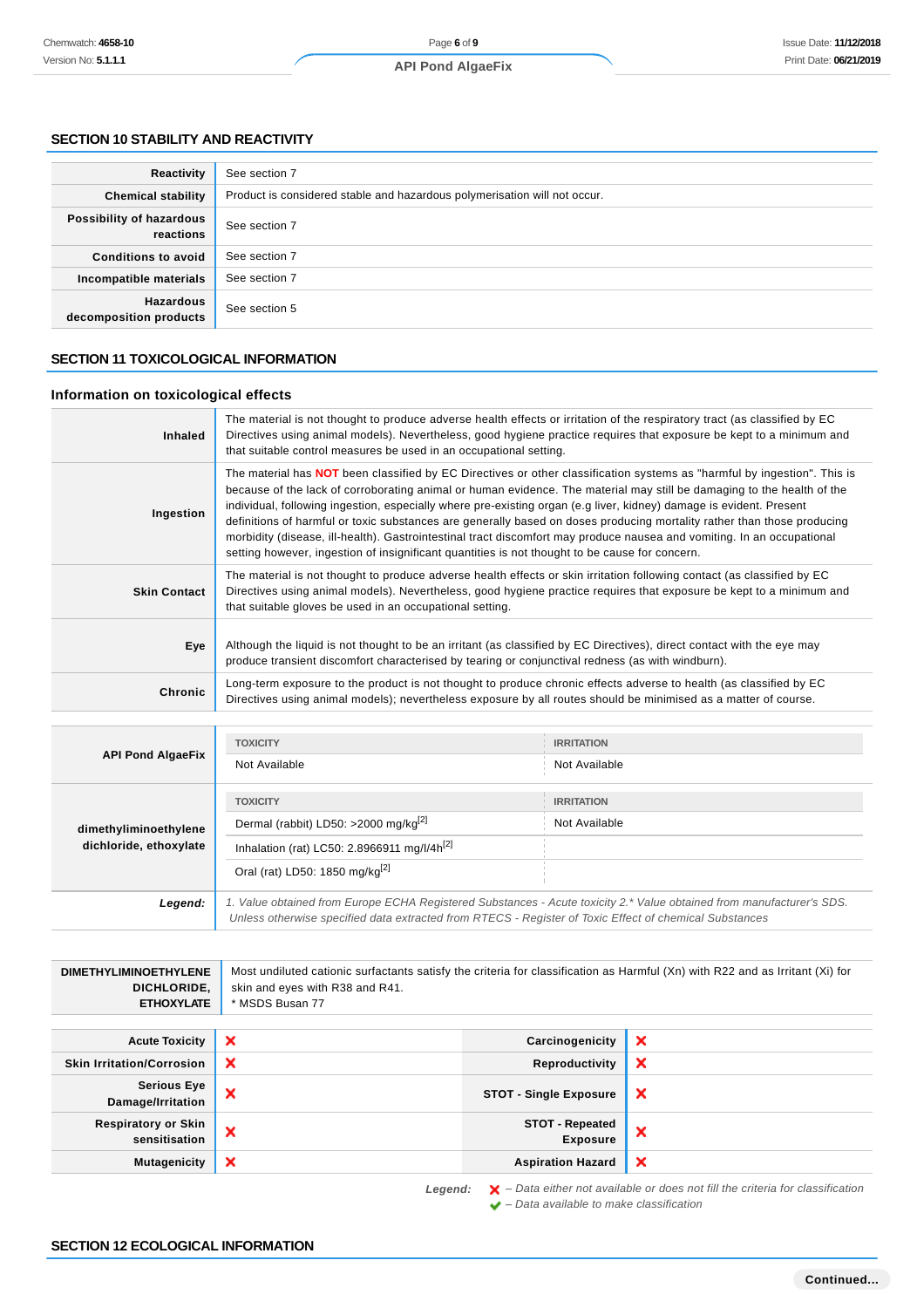### **Toxicity**

| Chemwatch: 4658-10                                |                                                                                                                                                                                                                                                                                                                                                                                                    | Page 7 of 9                                                                                                                                                                 |                         |                                                                                                                                                                                                                                                                                                                                                                         | <b>Issue Date: 11/12/20</b> |  |
|---------------------------------------------------|----------------------------------------------------------------------------------------------------------------------------------------------------------------------------------------------------------------------------------------------------------------------------------------------------------------------------------------------------------------------------------------------------|-----------------------------------------------------------------------------------------------------------------------------------------------------------------------------|-------------------------|-------------------------------------------------------------------------------------------------------------------------------------------------------------------------------------------------------------------------------------------------------------------------------------------------------------------------------------------------------------------------|-----------------------------|--|
| Version No: 5.1.1.1                               |                                                                                                                                                                                                                                                                                                                                                                                                    | <b>API Pond AlgaeFix</b>                                                                                                                                                    |                         |                                                                                                                                                                                                                                                                                                                                                                         | Print Date: 06/21/20        |  |
|                                                   |                                                                                                                                                                                                                                                                                                                                                                                                    |                                                                                                                                                                             |                         |                                                                                                                                                                                                                                                                                                                                                                         |                             |  |
| <b>Toxicity</b>                                   |                                                                                                                                                                                                                                                                                                                                                                                                    |                                                                                                                                                                             |                         |                                                                                                                                                                                                                                                                                                                                                                         |                             |  |
|                                                   | <b>ENDPOINT</b>                                                                                                                                                                                                                                                                                                                                                                                    | <b>TEST DURATION (HR)</b>                                                                                                                                                   | <b>SPECIES</b>          | <b>VALUE</b>                                                                                                                                                                                                                                                                                                                                                            | <b>SOURCE</b>               |  |
| <b>API Pond AlgaeFix</b>                          | Not                                                                                                                                                                                                                                                                                                                                                                                                |                                                                                                                                                                             |                         | Not                                                                                                                                                                                                                                                                                                                                                                     | Not                         |  |
|                                                   | Available                                                                                                                                                                                                                                                                                                                                                                                          | Not Available                                                                                                                                                               | Not Available           | Available                                                                                                                                                                                                                                                                                                                                                               | Available                   |  |
| dimethyliminoethylene                             | <b>ENDPOINT</b>                                                                                                                                                                                                                                                                                                                                                                                    | <b>TEST DURATION (HR)</b>                                                                                                                                                   | <b>SPECIES</b>          | <b>VALUE</b>                                                                                                                                                                                                                                                                                                                                                            | <b>SOURCE</b>               |  |
| dichloride, ethoxylate                            | LC50                                                                                                                                                                                                                                                                                                                                                                                               | 96                                                                                                                                                                          | Fish                    | $0.047$ mg/L                                                                                                                                                                                                                                                                                                                                                            | $\overline{4}$              |  |
| Legend:                                           | Extracted from 1. IUCLID Toxicity Data 2. Europe ECHA Registered Substances - Ecotoxicological Information - Aquatic<br>Toxicity 3. EPIWIN Suite V3.12 (QSAR) - Aquatic Toxicity Data (Estimated) 4. US EPA, Ecotox database - Aquatic Toxicity<br>Data 5. ECETOC Aquatic Hazard Assessment Data 6. NITE (Japan) - Bioconcentration Data 7. METI (Japan) -<br>Bioconcentration Data 8. Vendor Data |                                                                                                                                                                             |                         |                                                                                                                                                                                                                                                                                                                                                                         |                             |  |
| Harmful to aquatic organisms.                     |                                                                                                                                                                                                                                                                                                                                                                                                    |                                                                                                                                                                             |                         |                                                                                                                                                                                                                                                                                                                                                                         |                             |  |
| <b>Persistence and degradability</b>              |                                                                                                                                                                                                                                                                                                                                                                                                    |                                                                                                                                                                             |                         |                                                                                                                                                                                                                                                                                                                                                                         |                             |  |
| Ingredient                                        | Persistence: Water/Soil                                                                                                                                                                                                                                                                                                                                                                            | No Data available for all ingredients                                                                                                                                       | <b>Persistence: Air</b> | No Data available for all ingredients                                                                                                                                                                                                                                                                                                                                   |                             |  |
|                                                   |                                                                                                                                                                                                                                                                                                                                                                                                    |                                                                                                                                                                             |                         |                                                                                                                                                                                                                                                                                                                                                                         |                             |  |
| <b>Bioaccumulative potential</b>                  |                                                                                                                                                                                                                                                                                                                                                                                                    |                                                                                                                                                                             |                         |                                                                                                                                                                                                                                                                                                                                                                         |                             |  |
| Ingredient                                        | <b>Bioaccumulation</b>                                                                                                                                                                                                                                                                                                                                                                             |                                                                                                                                                                             |                         |                                                                                                                                                                                                                                                                                                                                                                         |                             |  |
|                                                   |                                                                                                                                                                                                                                                                                                                                                                                                    | No Data available for all ingredients                                                                                                                                       |                         |                                                                                                                                                                                                                                                                                                                                                                         |                             |  |
| <b>Mobility in soil</b>                           |                                                                                                                                                                                                                                                                                                                                                                                                    |                                                                                                                                                                             |                         |                                                                                                                                                                                                                                                                                                                                                                         |                             |  |
| Ingredient                                        | <b>Mobility</b>                                                                                                                                                                                                                                                                                                                                                                                    |                                                                                                                                                                             |                         |                                                                                                                                                                                                                                                                                                                                                                         |                             |  |
|                                                   |                                                                                                                                                                                                                                                                                                                                                                                                    | No Data available for all ingredients                                                                                                                                       |                         |                                                                                                                                                                                                                                                                                                                                                                         |                             |  |
| <b>SECTION 13 DISPOSAL CONSIDERATIONS</b>         |                                                                                                                                                                                                                                                                                                                                                                                                    |                                                                                                                                                                             |                         |                                                                                                                                                                                                                                                                                                                                                                         |                             |  |
| Waste treatment methods                           |                                                                                                                                                                                                                                                                                                                                                                                                    |                                                                                                                                                                             |                         |                                                                                                                                                                                                                                                                                                                                                                         |                             |  |
| <b>Product / Packaging</b><br>disposal            |                                                                                                                                                                                                                                                                                                                                                                                                    | ▶ Recycle wherever possible.<br>suitable treatment or disposal facility can be identified.<br>in a licensed apparatus (after admixture with suitable combustible material). |                         | ► Consult manufacturer for recycling options or consult local or regional waste management authority for disposal if no<br>▶ Dispose of by: burial in a land-fill specifically licensed to accept chemical and / or pharmaceutical wastes or incineration<br>▶ Decontaminate empty containers. Observe all label safeguards until containers are cleaned and destroyed. |                             |  |
| <b>SECTION 14 TRANSPORT INFORMATION</b>           |                                                                                                                                                                                                                                                                                                                                                                                                    |                                                                                                                                                                             |                         |                                                                                                                                                                                                                                                                                                                                                                         |                             |  |
|                                                   |                                                                                                                                                                                                                                                                                                                                                                                                    |                                                                                                                                                                             |                         |                                                                                                                                                                                                                                                                                                                                                                         |                             |  |
| <b>Labels Required</b><br><b>Marine Pollutant</b> | <b>NO</b>                                                                                                                                                                                                                                                                                                                                                                                          |                                                                                                                                                                             |                         |                                                                                                                                                                                                                                                                                                                                                                         |                             |  |
|                                                   |                                                                                                                                                                                                                                                                                                                                                                                                    |                                                                                                                                                                             |                         |                                                                                                                                                                                                                                                                                                                                                                         |                             |  |
|                                                   |                                                                                                                                                                                                                                                                                                                                                                                                    | Land transport (DOT): NOT REGULATED FOR TRANSPORT OF DANGEROUS GOODS                                                                                                        |                         |                                                                                                                                                                                                                                                                                                                                                                         |                             |  |
|                                                   |                                                                                                                                                                                                                                                                                                                                                                                                    | Air transport (ICAO-IATA / DGR): NOT REGULATED FOR TRANSPORT OF DANGEROUS GOODS                                                                                             |                         |                                                                                                                                                                                                                                                                                                                                                                         |                             |  |
|                                                   |                                                                                                                                                                                                                                                                                                                                                                                                    | Sea transport (IMDG-Code / GGVSee): NOT REGULATED FOR TRANSPORT OF DANGEROUS GOODS                                                                                          |                         |                                                                                                                                                                                                                                                                                                                                                                         |                             |  |
| Not Applicable                                    |                                                                                                                                                                                                                                                                                                                                                                                                    | Transport in bulk according to Annex II of MARPOL and the IBC code                                                                                                          |                         |                                                                                                                                                                                                                                                                                                                                                                         |                             |  |
| SECTION 15 REGULATORY INFORMATION                 |                                                                                                                                                                                                                                                                                                                                                                                                    |                                                                                                                                                                             |                         |                                                                                                                                                                                                                                                                                                                                                                         |                             |  |
|                                                   |                                                                                                                                                                                                                                                                                                                                                                                                    | Safety, health and environmental regulations / legislation specific for the substance or mixture                                                                            |                         |                                                                                                                                                                                                                                                                                                                                                                         |                             |  |
|                                                   |                                                                                                                                                                                                                                                                                                                                                                                                    | DIMETHYLIMINOETHYLENE DICHLORIDE, ETHOXYLATE(31512-74-0) IS FOUND ON THE FOLLOWING REGULATORY LISTS                                                                         |                         |                                                                                                                                                                                                                                                                                                                                                                         |                             |  |

#### **Persistence and degradability**

| Ingredient | <b>Persistence: Water/Soil</b>        | <b>Persistence: Air</b>               |
|------------|---------------------------------------|---------------------------------------|
|            | No Data available for all ingredients | No Data available for all ingredients |

#### **Bioaccumulative potential**

| Ingredient | <b>Bioaccumulation</b>                |
|------------|---------------------------------------|
|            | No Data available for all ingredients |

### **Mobility in soil**

| Ingredient | Mobility                              |
|------------|---------------------------------------|
|            | No Data available for all ingredients |

### **SECTION 13 DISPOSAL CONSIDERATIONS**

| Waste treatment methods                |                                                                                                                                                                                                                                                                                                                                                                                                                                                                                                                                                      |
|----------------------------------------|------------------------------------------------------------------------------------------------------------------------------------------------------------------------------------------------------------------------------------------------------------------------------------------------------------------------------------------------------------------------------------------------------------------------------------------------------------------------------------------------------------------------------------------------------|
| <b>Product / Packaging</b><br>disposal | ▶ Recycle wherever possible.<br>► Consult manufacturer for recycling options or consult local or regional waste management authority for disposal if no<br>suitable treatment or disposal facility can be identified.<br>▶ Dispose of by: burial in a land-fill specifically licensed to accept chemical and / or pharmaceutical wastes or incineration<br>in a licensed apparatus (after admixture with suitable combustible material).<br>Decontaminate empty containers. Observe all label safeguards until containers are cleaned and destroyed. |

### **SECTION 14 TRANSPORT INFORMATION**

| <b>Labels Required</b>  |           |
|-------------------------|-----------|
| <b>Marine Pollutant</b> | <b>NO</b> |

### **SECTION 15 REGULATORY INFORMATION**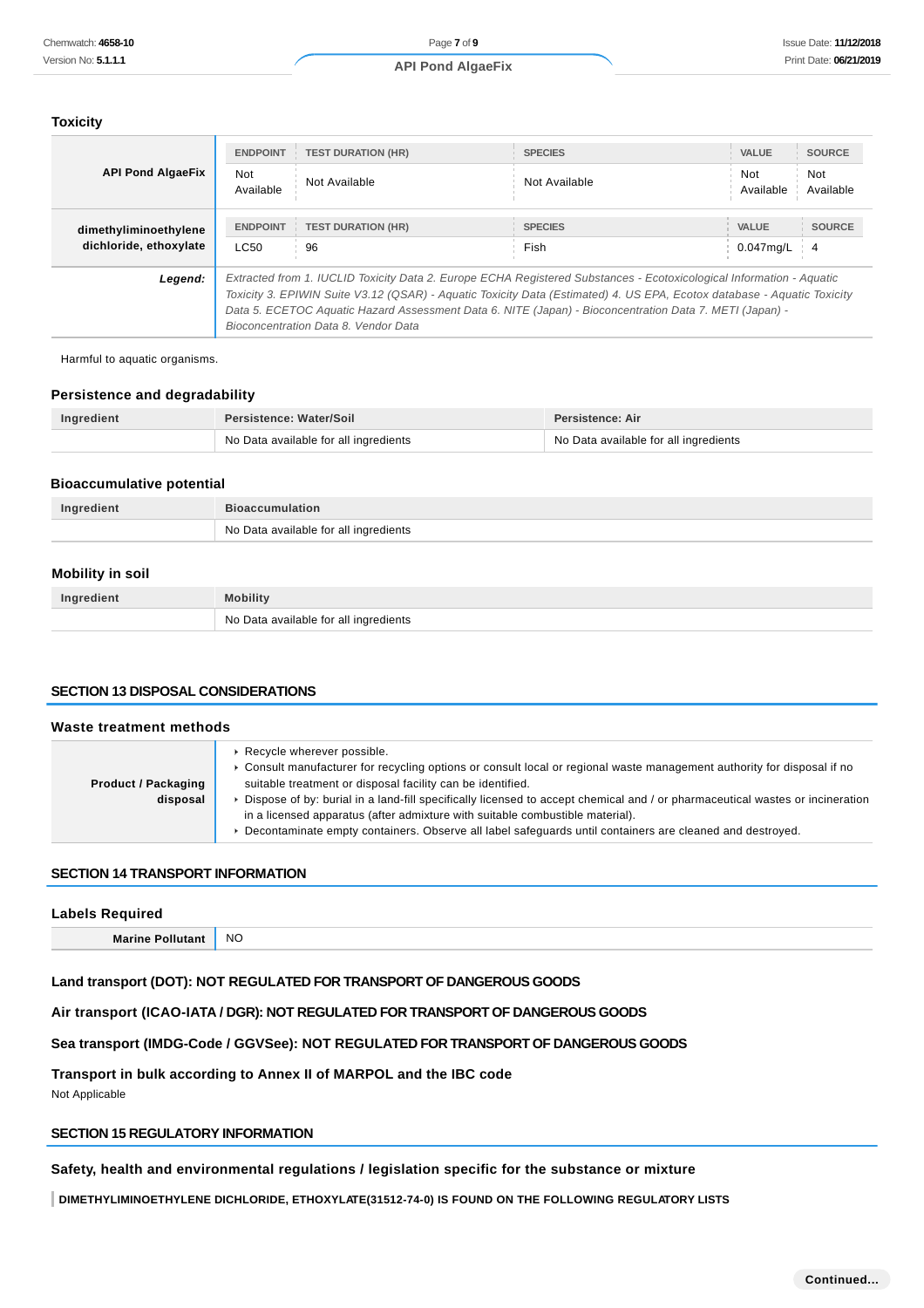| Chemwatch: 4658-10  |
|---------------------|
| Version No: 5.1.1.1 |

Page **8** of **9 API Pond AlgaeFix**

| International Air Transport Association (IATA) Dangerous Goods Regulations                     | US List of Active Substances Exempt from the TSCA Inventory                                          |
|------------------------------------------------------------------------------------------------|------------------------------------------------------------------------------------------------------|
| International Maritime Dangerous Goods Requirements (IMDG Code)                                | Notifications (Active-Inactive) Rule                                                                 |
| United Nations Recommendations on the Transport of Dangerous Goods<br><b>Model Regulations</b> | US Postal Service (USPS) Hazardous Materials Table: Postal Service<br><b>Mailability Guide</b>       |
| US Department of Transportation (DOT), Hazardous Material Table                                | US Postal Service (USPS) Numerical Listing of Proper Shipping Names by<br>Identification (ID) Number |

US Toxic Substances Control Act (TSCA) - Chemical Substance Inventory

### **Federal Regulations**

# **Superfund Amendments and Reauthorization Act of 1986 (SARA)**

### **SECTION 311/312 HAZARD CATEGORIES**

| Flammable (Gases, Aerosols, Liquids, or Solids)              | No        |
|--------------------------------------------------------------|-----------|
| Gas under pressure                                           | <b>No</b> |
| Explosive                                                    | <b>No</b> |
| Self-heating                                                 | <b>No</b> |
| Pyrophoric (Liquid or Solid)                                 | <b>No</b> |
| <b>Pyrophoric Gas</b>                                        | <b>No</b> |
| Corrosive to metal                                           | No        |
| Oxidizer (Liquid, Solid or Gas)                              | <b>No</b> |
| Organic Peroxide                                             | No        |
| Self-reactive                                                | <b>No</b> |
| In contact with water emits flammable gas                    | <b>No</b> |
| <b>Combustible Dust</b>                                      | <b>No</b> |
| Carcinogenicity                                              | <b>No</b> |
| Acute toxicity (any route of exposure)                       | <b>No</b> |
| Reproductive toxicity                                        | No        |
| Skin Corrosion or Irritation                                 | <b>No</b> |
| Respiratory or Skin Sensitization                            | <b>No</b> |
| Serious eye damage or eye irritation                         | <b>No</b> |
| Specific target organ toxicity (single or repeated exposure) | <b>No</b> |
| <b>Aspiration Hazard</b>                                     | <b>No</b> |
| Germ cell mutagenicity                                       | <b>No</b> |
| Simple Asphyxiant                                            | <b>No</b> |
| <b>Hazards Not Otherwise Classified</b>                      | <b>No</b> |
|                                                              |           |

# **US. EPA CERCLA HAZARDOUS SUBSTANCES AND REPORTABLE QUANTITIES (40 CFR 302.4)**

None Reported

### **State Regulations**

#### **US. CALIFORNIA PROPOSITION 65**

None Reported

### **National Inventory Status**

| <b>National Inventory</b>               | <b>Status</b>                                     |
|-----------------------------------------|---------------------------------------------------|
| Australia - AICS                        | Yes                                               |
| Canada - DSL                            | Yes                                               |
| Canada - NDSL                           | No (dimethyliminoethylene dichloride, ethoxylate) |
| China - IECSC                           | <b>Yes</b>                                        |
| Europe - EINEC / ELINCS /<br><b>NLP</b> | No (dimethyliminoethylene dichloride, ethoxylate) |
| Japan - ENCS                            | <b>Yes</b>                                        |
| Korea - KECI                            | Yes                                               |
| New Zealand - NZIoC                     | Yes                                               |
| Philippines - PICCS                     | Yes                                               |